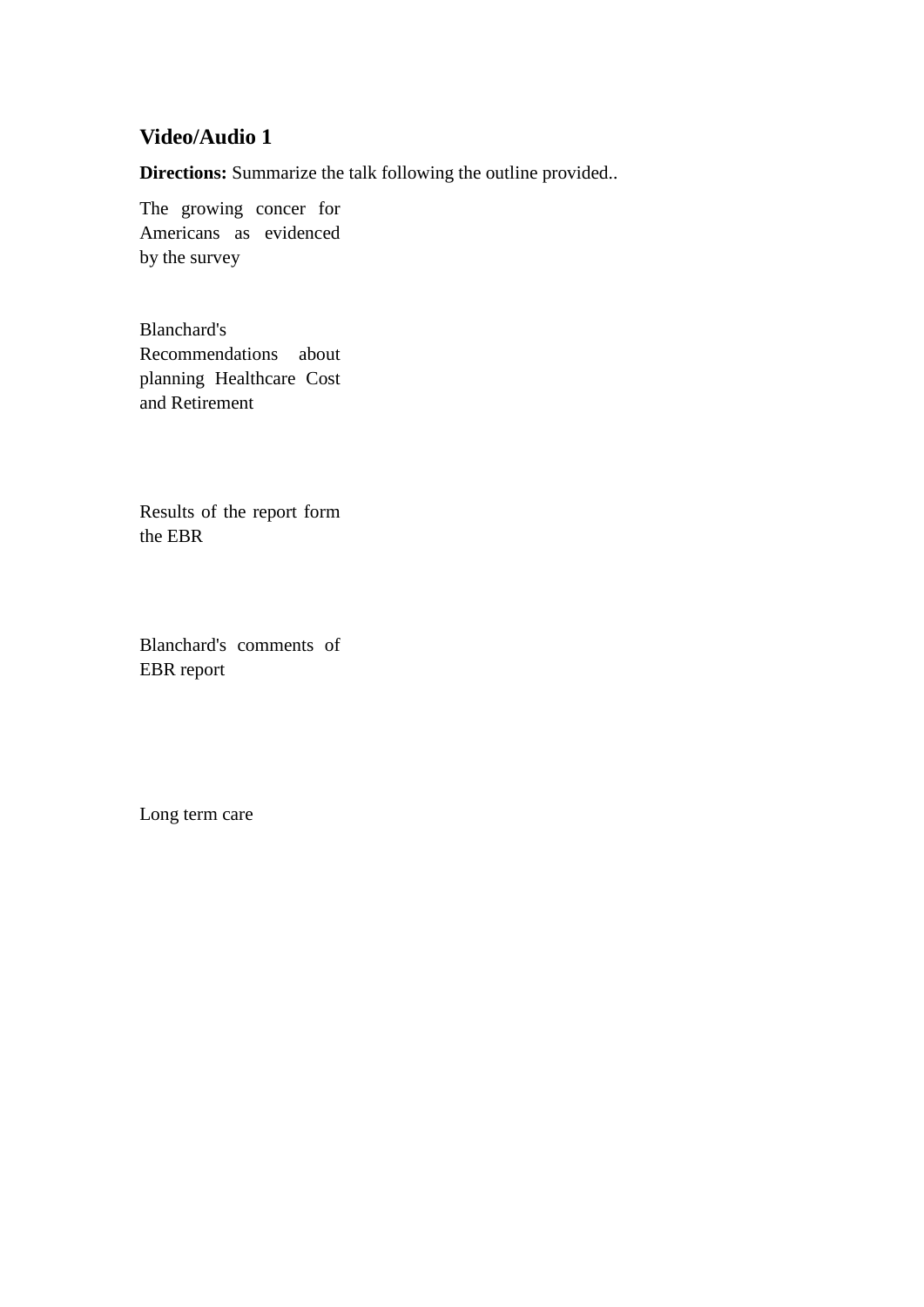## **Script**

**Rebecca Fox:** The time we spent enjoying retirement has often been referred to as the golden years but for an increasing number of people the reality is there's too little gold in the bank to stop working. Welcome to icyou on topic. Several recent surveys indicate the cost of retirement and in particular health care custom retirement is a growing concern for Americans. According to 2008 survey from the Employed Benefit Research Institute 43 % of workers are increasingly not confident about having enough money for Medical Expenses to help you become better prepared for Healthcare Cost and Retirement. We have on our studio today an adviser with the Common Wealth Financial Group, Jennifer Blanchard and Jennifer thank you so much for being here.

**Jennifer Blanchard:** Thank you so much for having me, I'm happy to be here.

**Rebecca Fox:** I'm really want to start with the basics what recommendations do you have for a person who maybe thinking towards planning for their Healthcare Cost and Retirement.

**Jennifer Blanchard:** Well everyone's situation is unique depending on your age and your health then your family history and your family situation, there are a lot of different options that you can consider, the important thing is to have a conversation with your family whether it's you talking with your parents, that you'll one day be taking cared of or you talking with your children that may one day be taking care of you. It's just important to have that open conversation with your family.

**Rebecca Fox:** From my prospective the numbers can seem very intimidating and I wanted to show our viewers this another report from the EBR where I calculated that a 65 year old men with Medicare and retiree health benefits who pays his own premiums will need \$1200.00 in current savings to have a 50% chance of having enough money to cover health care expenses and retirement. For a woman in the same situation she would need \$137,000.00 to have a 50% chance of having enough money. So in your opinion are these estimates reasonable?

**Jennifer Blanchard:** Well they do seem reasonable because they've certainly done their research thoroughly but what they don't take into account our Custodial Care Cost what this study takes into account are Medical Care Cost and those are things like short term hospital stays, doctor visit co- pays, medications, medical procedures, things of that nature but again when it doesn't address is the cost of custodial care which is often referred to as long term care and with people requiring anywhere from two to five years of this type of care and retirement perhaps longer if they suffer from a disease such as Alzheimers the cause of this type of care can greatly impact what someone needs to having savings in retirement to cover their total Healthcare costs.

**Rebecca Fox:** I hear a lot about long term care and I went online and I pulled up some numbers and the Department of Health and Human Services said at leas 70% of people over 65 will need some sort of long term care services sometime in their lifetime so what exactly is long term care?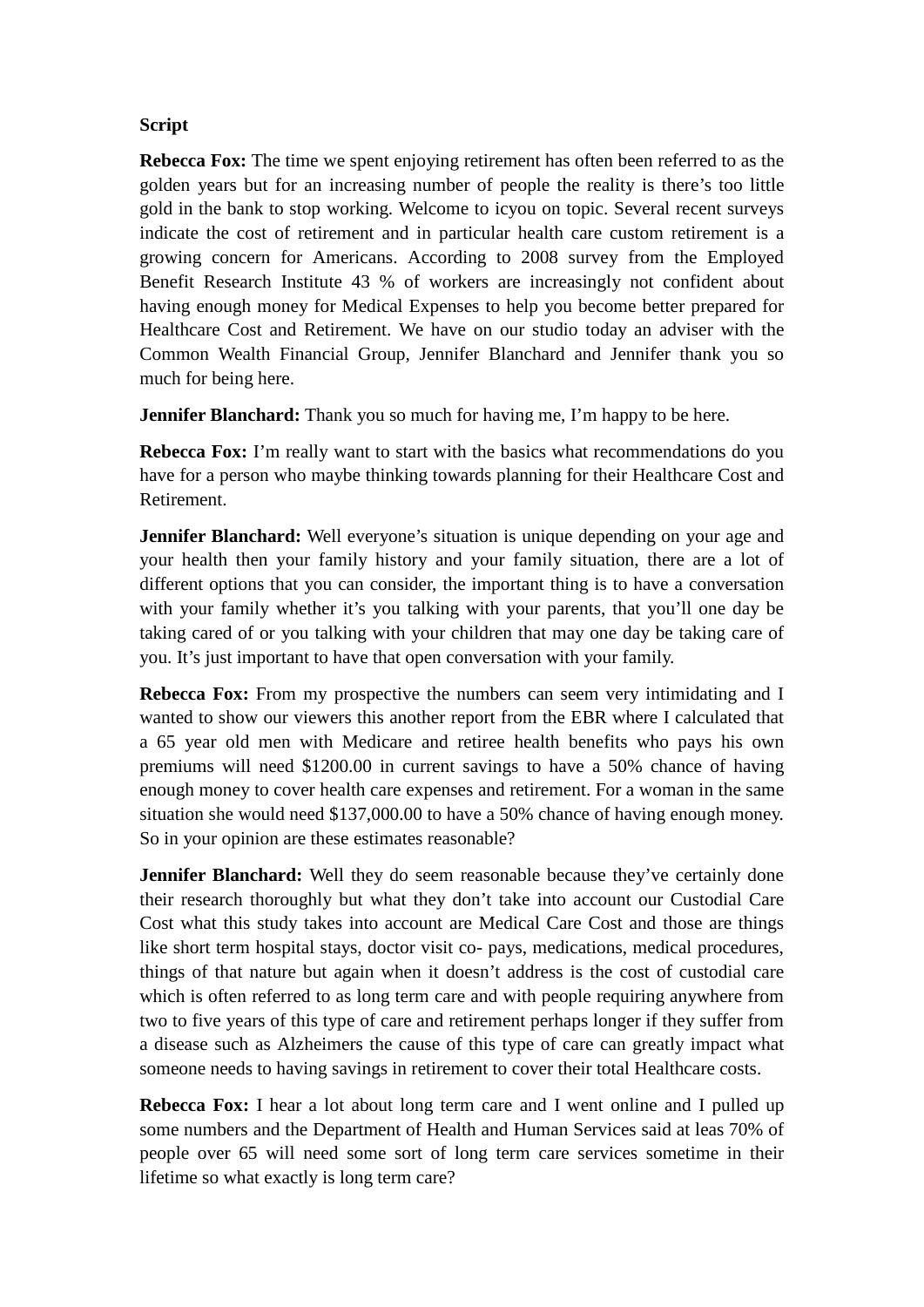**Jennifer Blanchard:** Long term care refers to health with a routine activities of daily living or ADLs that its due to a physical impairment or a CAD impairment that's expected to last longer than a specific period of time like 90 days. Those activities of daily living are bathing, eating, dressing, toileting, continents and transferring and there are three different levels of care that you can receive, skilled, intermediate and custodial and skilled care is care that's provided by licensed or skilled professional its considered medically necessary but it does an address those activities of daily living. Intermediate care is for more stable patients that require less specialized procedures than patients that require skilled nursing care. And then lastly custodial care you can think of as informal care giving that can be performed by a certified caregiver but often times as performed by family member and that is care that refers specifically to the activities of daily living.

**Rebecca Fox:** I understand people can by long term care insurance to cover the cost, why should someone consider this option?

**Jennifer Blanchard:** Well again everyone's situation is unique there are lot of different options that they can consider to meet these needs. The important thing is to work with a specialized professional that can help give some guidance in this area and regardless of what this statistics say the chances are of someone needing this type of card, the reality is that if they do the results can be quite emotionally and financially devastating to the family.

**Rebecca Fox:** All right so start the conversation now.

**Jennifer Blanchard:** Absolutely.

**Rebecca Fox:** Jennifer thanks so much for being here we appreciate your time.

**Jennifer Blanchard:** You're welcome, thank you.

**Rebecca Fox:** And you could find more stories featuring Jennifer Blanchard and videos about long term care here on icyou.com for icyou on topic I'm Rebecca Fox.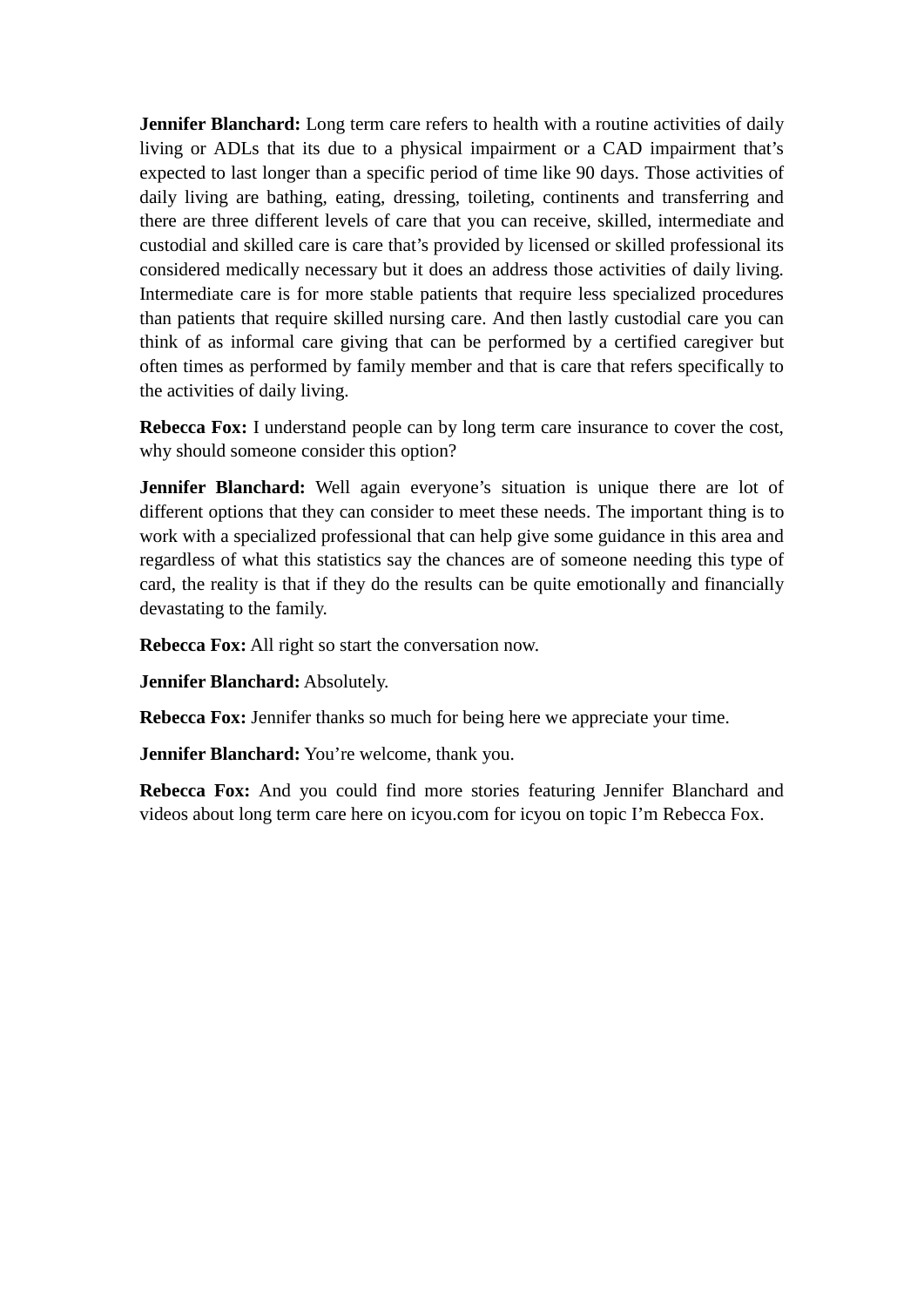## **Video/Audio 2**

Lyle Hurd: Now, one of my favorite topics, I would like you to give us your opinion of what kind of changes are going to take place in healthcare once the baby-boomers hit Medicare?

**Hyla Cass:** That's a great question. Well, Medicare is on its way to bankruptcy, the government is on its way to bankruptcy. We are doing this cover-yourself medicine, where far too much testing, far too much expensive testing is going on. A lot of very expensive treatments and not a lot of great results. And the boomers are smart and they would take charge, and they are going to revolutionize health. They are going to take it on and demand that things work better, and more appropriately. I mean, we started the health food revolution, the nutrition revolution, nutrients, supplements. We got DSHEA passed in 1994, the Dietary Supplement Health and Education Act, which enabled us to keep supplements on the shelves. So we are actually very self-motivated. We are not going to just put up with status quo. Changes have to happen and people have to learn about their own health, ask the right questions, educate, educate, educate themselves and have really educated smart conversations with their doctors, where they are being partners, they are using doctors the as partners, not as an authority, as a God-like distinct figure, oh yes, my doctor said this, so this - I mean that's ridiculous. I really ask people to be partners with me. I am the expert. I don't expect them to know as much I do. But they are going to know more about who they are and what they need, and they use me a resource. And then I have written all these books, and I also give a lot of references that people can look things up. So I think it behooves people and the boomers know this to really learn as much as they can so they can ask the right questions and get the right things for them, and work with their physicians as partners.

Lyle Hurd: So you are saying, you really need to be captain or co-captain of your own healthcare team. You need to know what you can do to avoid the system, and you know what you should expect when you have to access the system.

**Hyla Cass:** Right and then besides that, there is a whole preventive aspect. Exercise, I mean that's huge, huge and diet huge, in terms of longevity and quality of life. And it's no longer a matter of eating what you want and watching TV all night and then going to a doctor and getting a pill. That's passé, that's history, doesn't work. So people are also exercising, eating better. I mean look what they baby boomer restaurants now. I mean you can have healthy meals in many, many places. So we are making a difference.

Lyle Hurd: So we need to take arms against the sea of troubles and by opposing, end them. Thank you.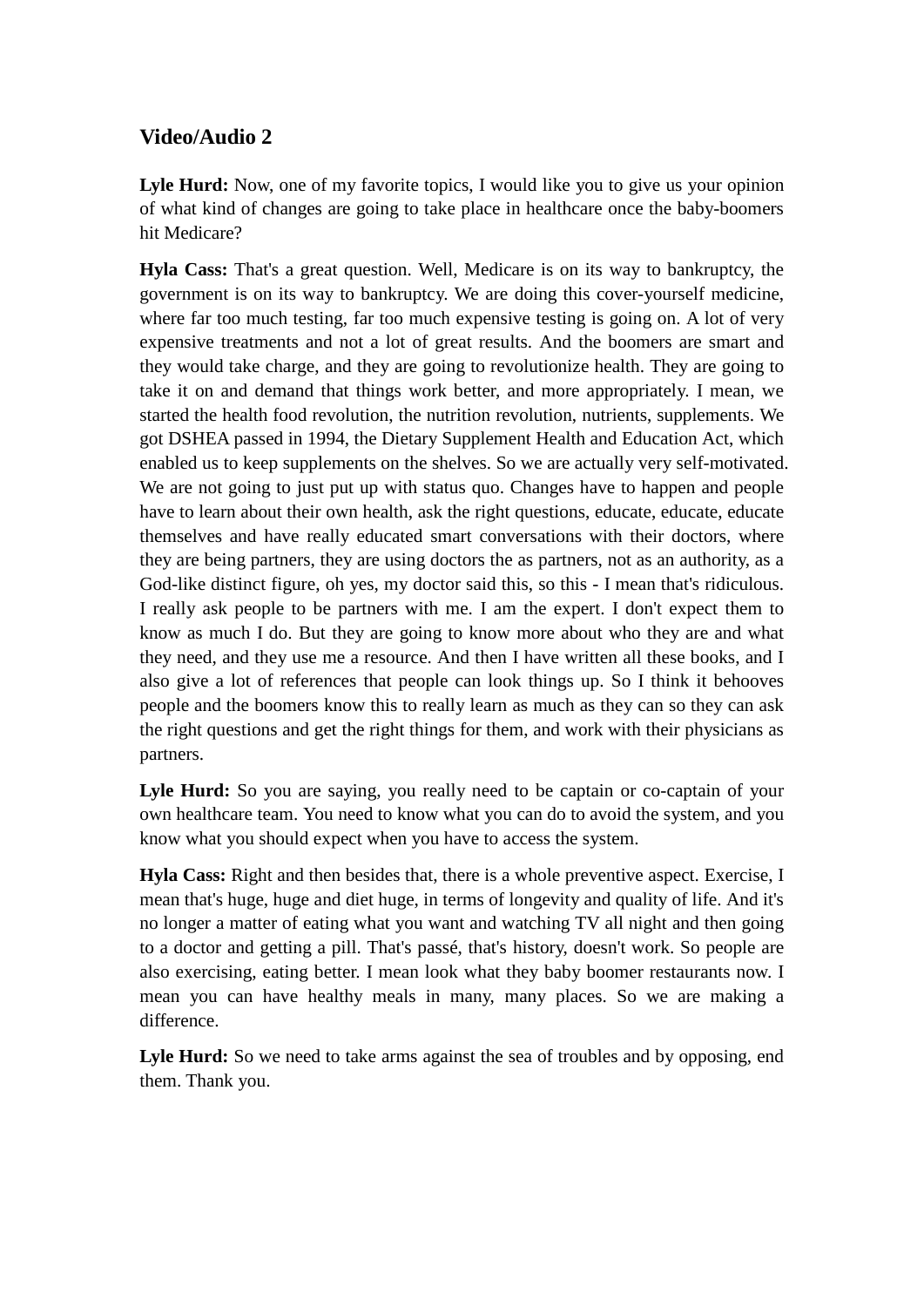## **Video/Audio 3**

**HECTOR PEÑA:** I woke up. I saw blood all over the blankets. And my hands and my feet were bitten by something. I didn't know what it was. Then we realized that there had been bats.

**SCOTT DOWELL:** We can help countries to pick up new threats, to confirm them in the laboratory, to investigate clusters of disease, and ultimately to treat patients and contain a new disease threat before it spreads around the world.

**ISABELLA DANEL:** Diseases cross borders and what happens in these small countries…what happens in one country may affect the other countries.

**KIM LINDBLADE:** And of these new emerging infections, zoonotic diseases play a huge role. And zoonotic diseases are those that are transmitted from animals to humans.

**PATRICIA JULIAO:** Bats are all-found all over the world and they've been associated with different diseases all over the world so what information we find here will give us an idea of what sort of infections they can harbor and what is the likelihood of those infections being transmitted to humans.

**DAVID MORAN:** Right now, right here, we are trying to get some samples from the bats because there's an outbreak right now. . . there's a current outbreak of rabies in cattle in this area. We find bats in the net. We check what kind of species because there's some protected species. We take and put in some small bags and then we took all the captured animals and go to a facility here in the village. We anesthetize the animals and take blood samples and samples from ectoparasites.

**KIM LINDBLADE:** The reason for having the program here is to understand more about the kinds of infections and diseases that are occurring in Central America which helps us to understand and prepare better in the United States to counter, to prevent and to treat these important infectious diseases.

**SCOTT DOWELL:** SARS was really the wake-up call for GDD.

**ROB BREIMAN:** Where it occurred locally. It was a local problem... recognized as a local problem, but over a period of time became an international problem.

**JEFF MCFARLAND:** U.S. CDC started an emerging infectious disease program here in China, largely in response to the 2003 SARSepidemic.

**JAY VARMA:** Through the work that we do with the Chinese government to build modern surveillance systems, we were able to detect an outbreak that they never would have picked up before, because it was occurring in a large area over a long period of time.

**BAO-PING ZHU:** We are making a big impact in that country, because we are training their workforce and training their disease detectives.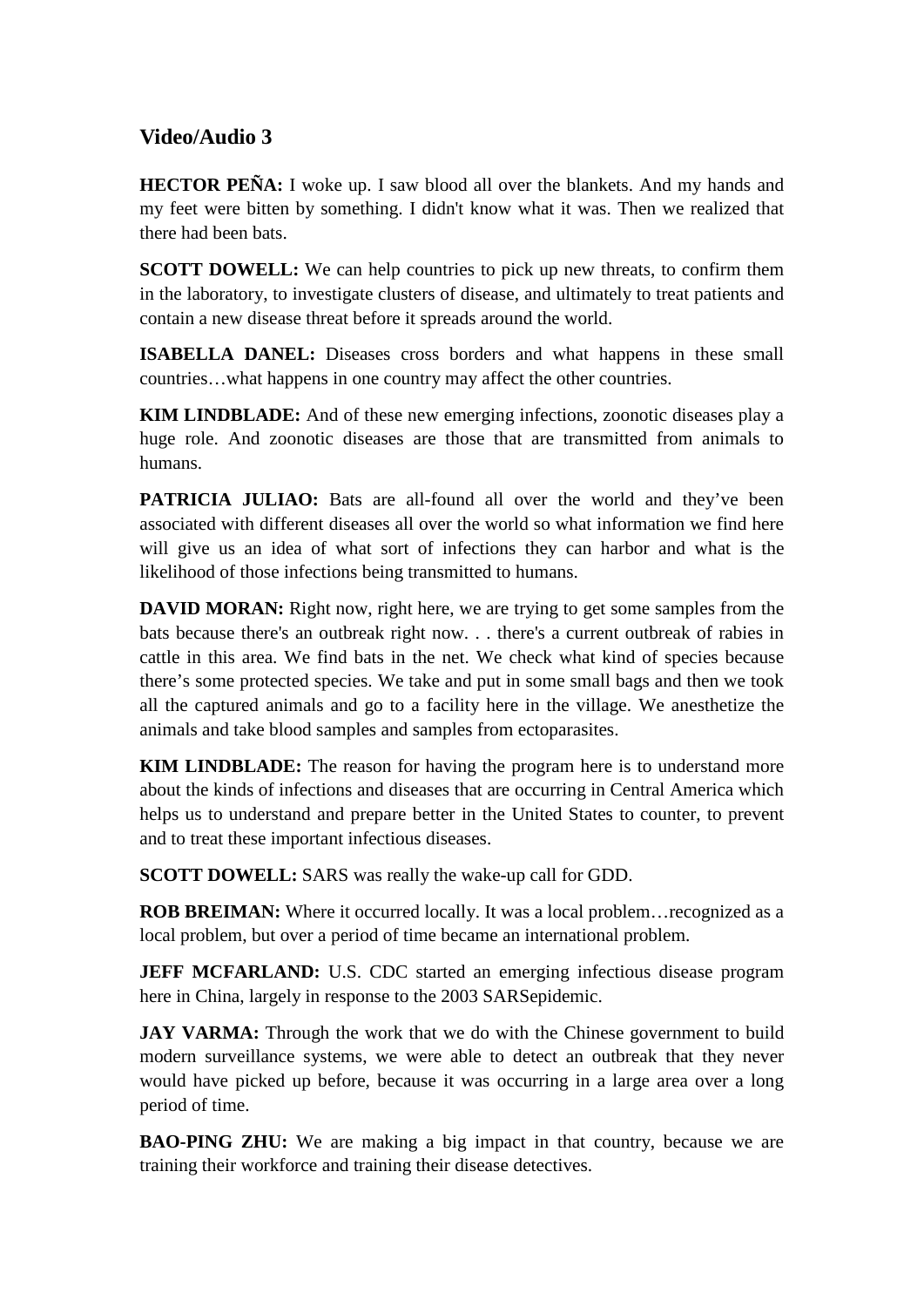**JAY VARMA:** We were specifically focused on one pathogen called salmonella. And within just a few months of data that we were analyzing side-by-side with our partners in China, we were able to see that there were a number of cases with a very specific molecular fingerprint that were occurring only in infants.

**SCOTT DOWELL:** There's no doubt in my mind that we are better prepared in 2010 for a pandemic than we were in 2003. We knew even when people questioned, "Is central Africa sort of a dark window with the pandemic H1N1? How would we even know if it was there?" Well, we had respiratory surveillance in place in Kenya.

**ROB BREIMAN:** We have a very unique project going on in Kibera. We have a group of what we call community interviewers. They're basically field workers. And they carry personal digital assistants, you know, PDAs. And these PDAs are programmed with the questions that we're trying to get answers for.

**JANE ALICE OUMA:** Like, we can talk of cholera. H1N1 was found in the community.

**ROSELYN ATIENO ODENGO:** She wanted to know how we are going on…anybody who has been sick, anybody who has been hospital.

**ROB BREIMAN:** And this is an area of about thirty thousand people…about eight thousand households. And they go to every single household every two weeks. And if someone's very sick, they encourage them to go to the field clinic.

**ROSELYN ATIENO ODENGO:** Like one day I fell sick of pneumonia. I couldn't walk. I couldn't do anything. So my neighbors carried me up to CDC.

**ROB BREIMAN:** When they go to that clinic, if they have a condition that we're surveying for, that we're concerned about -- let's say it's pneumonia, as an example - then we collect information about that illness in the clinic by one of the well-trained clinicians that we have working there. Because of market practices, because of air traffic, it's very possible for disease to move from one corner of the earth to another within a day.

**SCOTT DOWELL:** There's no better way to protect the American population against new disease threats than by strengthening our partners in public health institutions around the world.

**KIM LINDBLADE:** It's not a profession that you get into for the money. You really get into it because you feel like you can make a difference.

**DAVID MORAN:** I really love this job. I really love...go to the field and catch the animals and find the samples.

**JAY VARMA:** When we are seen as people that are not political, that are conveying information because it's in the best interest of the public health in the United States or somewhere else, I think that's when we're really at our best.